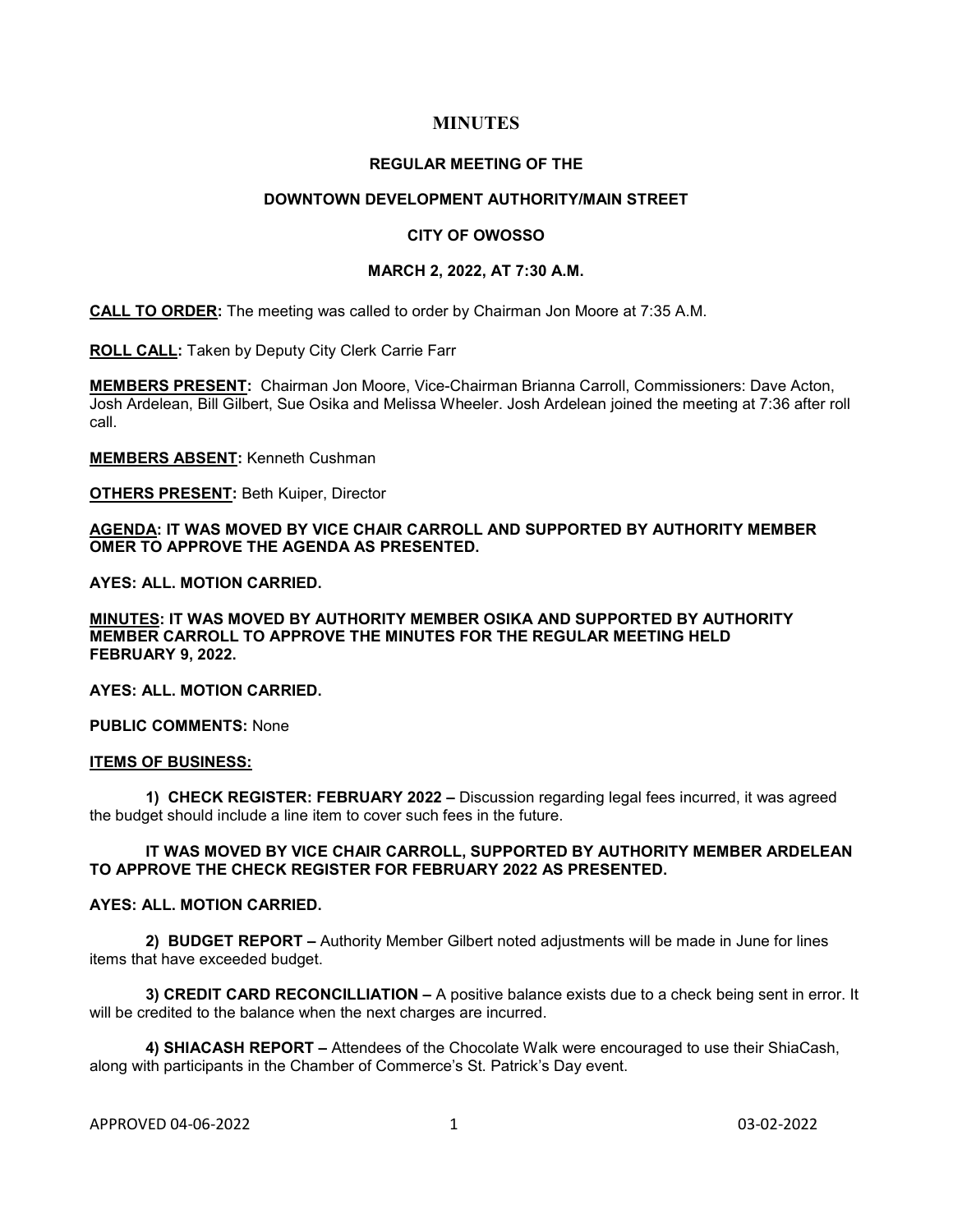**5) CHARGEPOINT REPORT–** Authority Member Omer reported a module was not working in one of the machines. Authority Member Osika asked for more detailed reports once usage increases. Director Kuiper noted things were operational and ready for next steps including Authority Member Acton scheduling a ribbon cutting.

**6) BOARD RETREAT REPORT–** The retreat held January 26, 2022 at Fosters Coffee included work on Program Flow Charts and review of the DDA's Mission, Vision and Goals. A new tagline was suggested to replace, "Gather Around." This new tagline will be included with the logo on all communications.

## **MOTION BY AUTHORITY MEMBER ARDELEAN, SUPPORTED BY AUTHORITY MEMBER ACTON TO APPROVE THE NEW TAGLINE, "LEARN OUR STORY. CREATE YOUR OWN."**

## **AYES: ALL. MOTION CARRIED.**

**7) CHAIRMAN LIGHTS–**The packet included options A-D with visuals. The consensus among the Board was choice C. It was noted light poles will be replaced along Exchange Street. Existing poles will not be replaced one for one; every other will be a bollard (with power) due to increased light output.

**8) 2022/2023 BUDGET –** Authority Member Gilbert went over the budget and stressed the fact that committees for events will be made aware of their individual expenses and must raise funds to match expenses and profit. The one major change was on the income side, a line item was added for organization income to be raised by a committee to have as base funds. Authority Member Osika expressed concern over the line item "Christmas" budgeted at \$5,500.

## **BUDGET: IT WAS MOVED BY VICE CHAIR CARROLL AND SUPPORTED BY AUTHORITY MEMBER GILBERT TO APPROVE THE BUDGET WITH THE FOLLOWING CHANGE: LINE ITEM "CHRISTMAS" AT \$5500 WILL BE CHANGED TO GENERAL STREETSCAPE EXPENSES.**

**AYES: CHAIRMAN MOORE, VICE CHAIR CARROLL, AUTHORITY MEMBERS ACTON, ARDELEAN, GILBERT, WHEELER, OMER.**

# **NAYS: AUTHORITY MEMBER OSIKA.**

**ABSENT: AUTHORITY MEMBER CUSHMAN.**

### **MOTION PASSED.**

#### **COMMITTEE UPDATES:**

- **1) Streetscape & Beautification** Discussion about Chairman lights and trees erroneously planted on Exchange Street. These will be removed and sold.
- **2) Promotion –** Chocolate Walk was a great success with 300 tickets sold and many out of town visitors. Considerations should be made for dates that overlap with other downtown events such as Lebowsky Center plays for parking concerns. Authority Member Osika asked that something be included on the back side of the map to promote Owosso.
- **3) Outreach**  It was noted John Hankerd has retired. Work is being done on the Influencer program.
- **4) Economic Vitality –** Authority Member Omer noted there are no RLF Loan applications at this time.

**Small Business Meetups and Match on Main –** Vice Chair Carroll noted Small Business Meetup will be next month at Books & Beans. **Optimize Main Street –** Director Kuiper indicated seven businesses applied and were awarded.